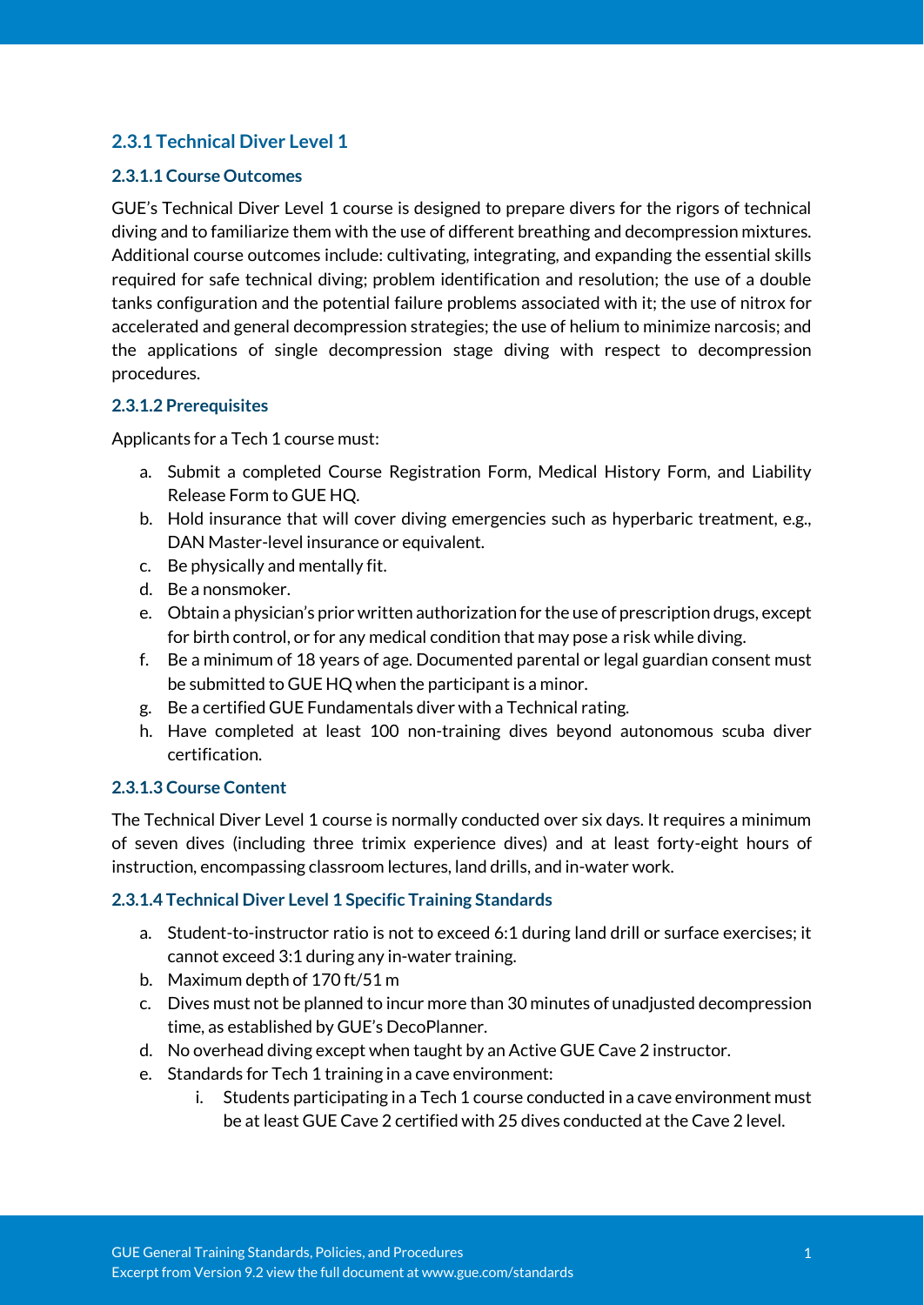ii. Students passing a Tech 1 course conducted in a cave environment will be awarded a Cave Diver Level 2 - Normoxic Trimix certification instead of a Technical Diver Level 1 certification.

### **2.3.1.5 Required Training Materials**

GUE training materials and recommended reading as determined by the course study packet received via online download after GUE course registration.

### **2.3.1.6 Academic Topics**

- a. Introduction: GUE organization and course overview (objectives, limits, expectations)
- b. Dive planning, minimum gas, gas strategies, and gas management
- c. Gas properties: breathing gases, oxygen, narcosis, and hypercapnia
- d. Decompression theory: history, overview, and decompression sickness
- e. Practical decompression: general guidelines, DecoPlanner, ratio deco, and other considerations
- f. Emergencies: accident prevention and management

# **2.3.1.7 Land Drills and Topics**

- a. Reel and guideline use
- b. Dive team formation, communication, and protocols
- c. Back gas regulators/valve failure modes and management
- d. Decompression cylinder set up
- e. Gas switch procedures
- f. Decompression cylinder failure protocols
- g. Unconscious diver recovery
- h. Backup light deployment
- i. Decompression gas sharing

#### **2.3.1.8 Required Dive Skills and Drills**

- a. Demonstrate proficiency in safe diving techniques, including pre-dive preparation, inwater activity, and post-dive assessment.
- b. Demonstrate awareness of team member location and a concern for safety, responding quickly to visual indications and dive partner needs.
- c. Demonstrate a safe and responsible demeanor throughout all training.
- d. Demonstrate proficiency in underwater communication.
- e. Demonstrate basic proficiency in managing the GUE equipment configuration.
- f. Demonstrate proficiency with proper ascents and descents, utilizing variable ascent rates and safe gas switching procedures.
- g. Must be able to swim at least 400 yds/375 m in less than 14 minutes without stopping. This test should be conducted in a swimsuit and, where necessary, appropriate thermal protection.
- h. Must be able to swim a distance of at least 60 ft/18 m on a breath hold while submerged.
- i. Demonstrate proficiency in gas failure procedures, including valve manipulation (fixable, non-fixable, and erroneous failures), gas sharing, and regulator switching as appropriate.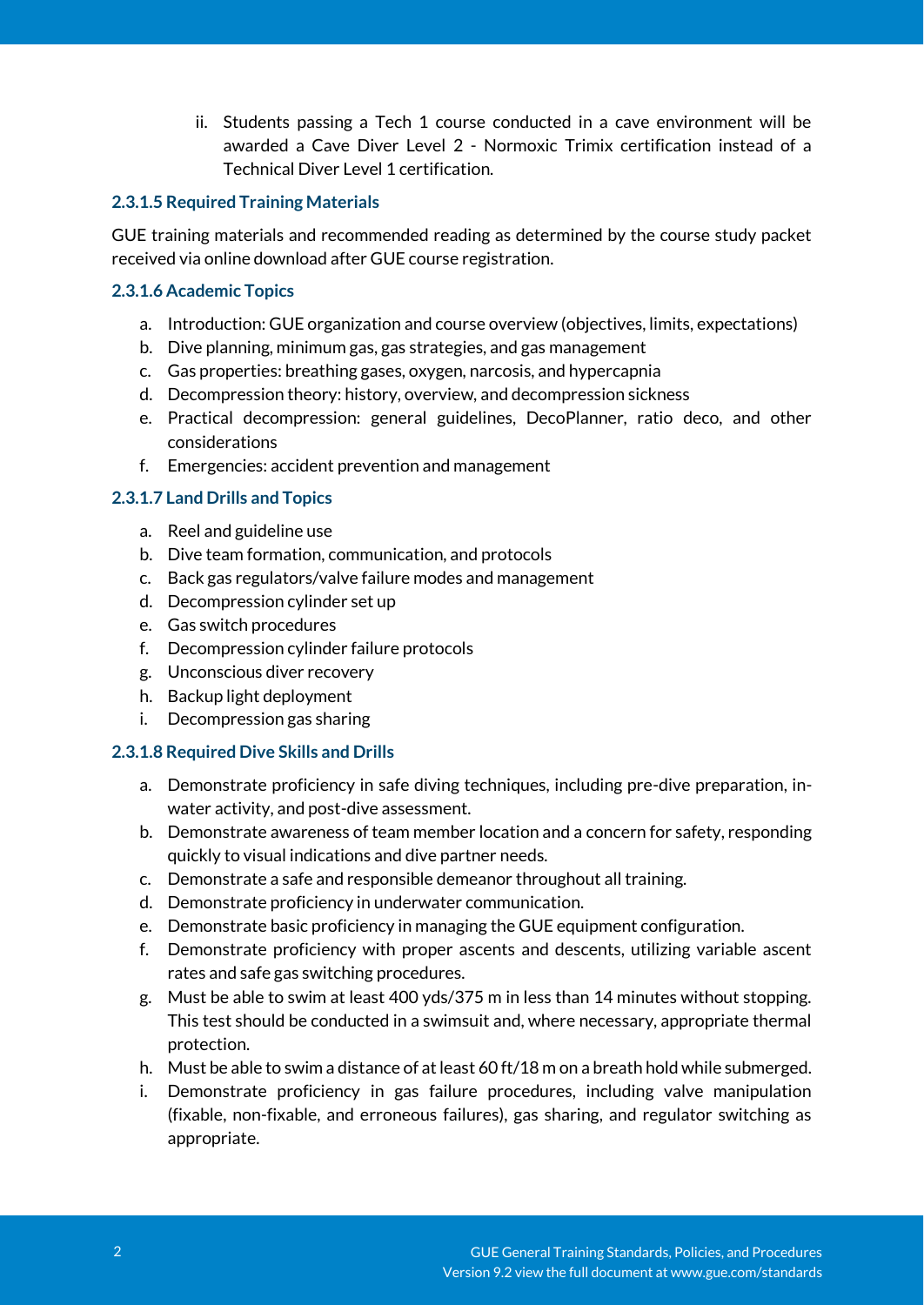- j. Demonstrate proficiency in surface marker buoy deployment (except if Tech 1 training is conducted in a cave environment).
- k. Demonstrate proficiency in switching to a backup mask.
- l. Demonstrate proficiency in switching to a backup light.
- m. Demonstrate familiarity with required course equipment.
- n. Demonstrate proficiency in managing gas-sharing scenarios, including gas sharing on the bottom, gas sharing during ascent, and sharing decompression gas.
- o. Comfortably demonstrate at least three propulsion techniques that would be appropriate in delicate and/or silty environments; one of these kicks must be the backward kick.
- p. Demonstrate reasonable proficiency with a single decompression cylinder.
- q. Demonstrate proficiency with effective decompression techniques, including depth and time management.
- r. Demonstrate dive rescue techniques, including effective underwater management of an unconscious diver.
- s. Demonstrate good buoyancy and trim, i.e., approximate reference is a maximum of 20 degrees off horizontal while remaining within 3 ft/1 m of a target depth.
- t. Demonstrate the ability to manage a failed decompression cylinder using available team resources.

### **2.3.1.9 Equipment Requirements**

GUE base equipment configuration as outlined in Appendix A, plus:

- a. GUE double tank configuration
- b. One primary and two backup lights
- c. One decompression stage with stage regulator
- d. One primary reel per team
- e. Drysuit inflation system independent from back gas cylinders (while breathing a helium mixture, if using a drysuit)

Prior to the commencement of the class, students should consult with a GUE representative to verify equipment requirements and appropriateness of any selected equipment.

# Appendix A - GUE Base Equipment Configuration

The GUE base equipment configuration is comprised of:

- a. Tanks/cylinders: Students may use a single tank/cylinder with a single- or dual-outlet valve. Students may also use dual tanks/cylinders connected with a dual-outlet isolator manifold, which allows for the use of two first stages. Dual tanks/cylinders connected with a dual-outlet, non-isolator manifold can be used, but only in recreational (no decompression) diving, and are considered an alternative for a single tank/cylinder. Consult course-specific standards and your instructor to verify size requirements.
- b. Regulators:
	- i. Single tank: The first stage must supply a primary second stage via a 5 to 7 ft/1.5 to 2 m hose. A backup second stage must be necklaced and supplied via a short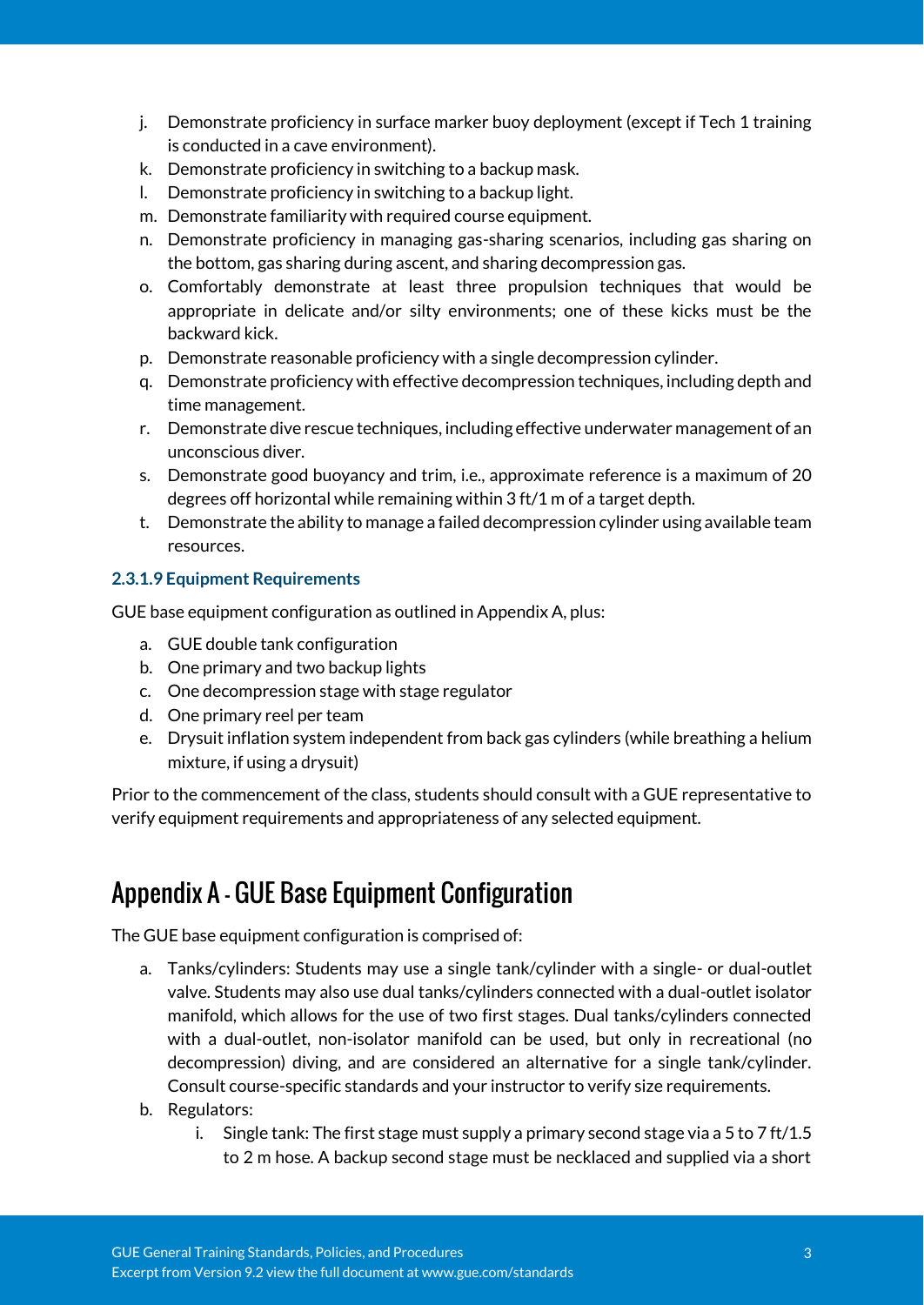hose. The first stage must also supply an analog pressure gauge, inflation for the buoyancy compensator (BC), and (when applicable) inflation for a drysuit.

- ii. Double tank: One first stage must supply a primary second stage via a 5 to 7 ft/1.5 to 2 m hose (7 ft/2 m hose is required for all cave classes), and inflation for the buoyancy compensator (BC). The other first stage must supply a necklaced backup second stage via a short hose, an analog pressure gauge, and (when applicable) inflation for a drysuit.
- c. Backplate system:
	- i. Is held to the diver by one continuous piece of webbing. This webbing is adjustable and uses a buckle to secure the system at the waist.
	- ii. A crotch strap is attached and looped through the waistband to prevent the system from riding up a diver's back.
	- iii. The continuous webbing must support five D-rings;
		- 1. The first placed at the left hip
		- 2. The second placed in line with a diver's right collarbone
		- 3. The third placed in line with the diver's left collarbone
		- 4. The fourth and fifth are placed on the front and back of the crotch strap when divers plan to use advanced equipment such as DPVs.
	- iv. The harness below the diver's arms has small restrictive bands to allow for the placement of backup lights. The webbing and system retains a minimalist approach.
- d. Buoyancy compensation device (BC):
	- i. A diver's BC is back-mounted and minimalist in nature.
	- ii. It is free of extraneous strings, tabs, or other material.
	- iii. There are no restrictive bands or restrictive elastic affixed to the buoyancy cell.
	- iv. Wing size and shape is appropriate to the cylinder size(s) employed for training.
- e. At least one time/depth measuring device
- f. Wrist-mounted compass
- g. Mask and fins: Mask is low-volume; fins are rigid, non-split.
- h. Backup mask
- i. At least one cutting device
- j. Wetnotes with pencils
- k. Surface marker buoy (SMB) with spool: when required, the SMB should be appropriate for environmental conditions and deployed using a spool with at least 100 ft/30 m of line.
- l. Exposure suit appropriate for the duration of exposure

# **Additional Course-Specific Equipment**

- a. Where required, back gas and stage cylinders are marked in accordance with the GUE General Training Standards, Policies, and Procedures document and configured in line with GUE protocols.
- b. When drysuit inflation systems are applicable, they should be sized appropriately for the environment; small tanks are placed on the left side of the backplate with larger supplies affixed to the diver's left back gas tank.
- c. Underwater lights: